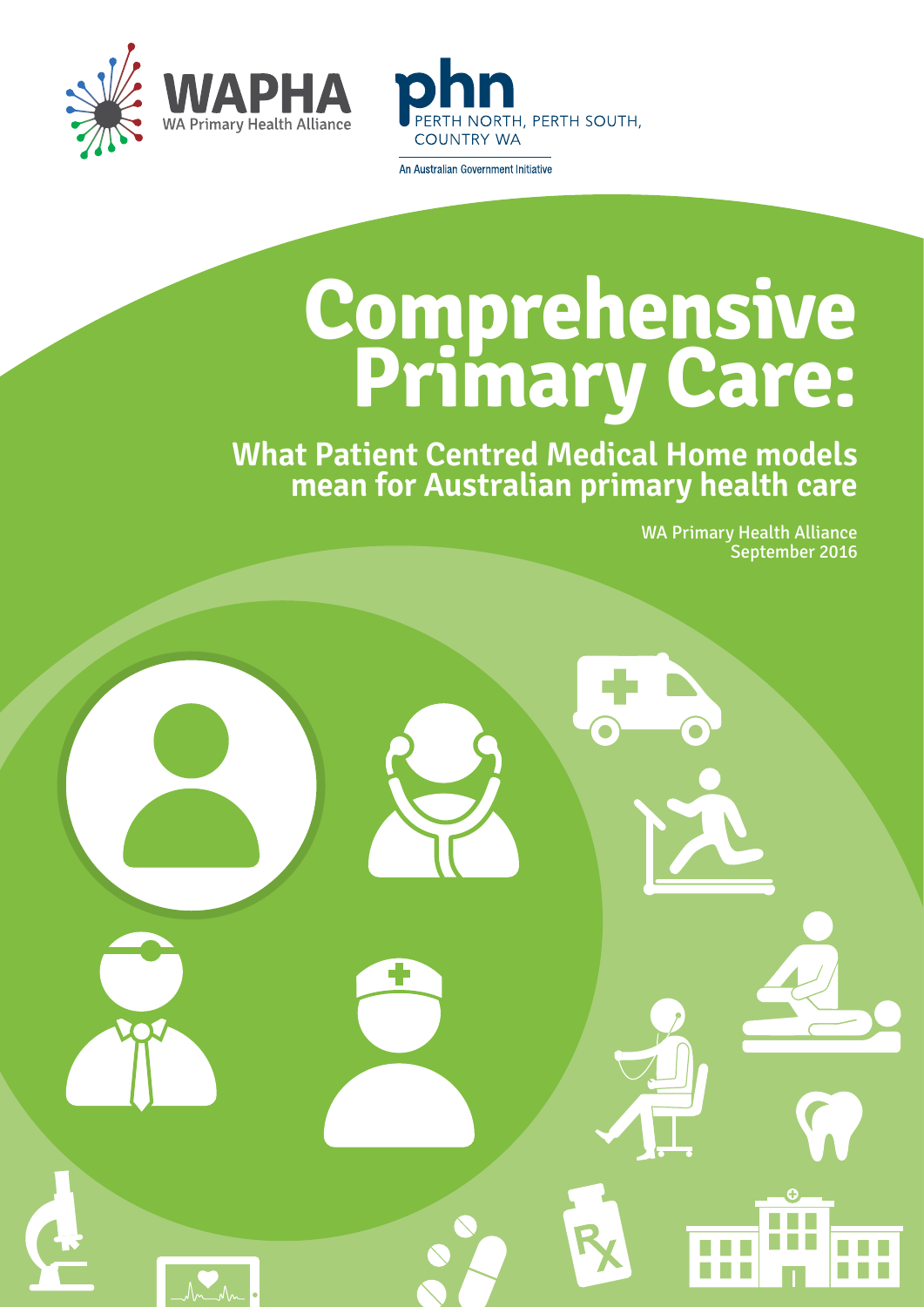

**e** [info@wapha.org.au](mailto:info@wapha.org.au)

**t** [08 6272 4900](tel:08%206272%204900)

[2-5, 7 Tanunda Drive Rivervale WA 6103](https://goo.gl/maps/Sqfq1z6eWk82) P.O Box 591 Belmont WA 6984

#### **www.wapha.org.au**

#### **Acknowledgements**

WAPHA acknowledges and pays respect to the traditional owners and elders of this country and recognise the significant importance of their cultural heritage, values and beliefs and how these contribute to the positive health and wellbeing of the whole community.

WAPHA acknowledges WentWest PHN and North Western Melbourne PHN and the following publications:

- Transforming Primary Care: The Patient Centred Medical Home in Western Sydney
- The Health Care Home: What it Means for Australian Primary Health Care



**Australian Government** 

#### **Disclaimer**

While the Australian Government Department of Health has contributed to the funding of this material, Australian Government is not responsible in negligence or otherwise for any injury, loss or damage however arising from the use or reliance on the information provided herein.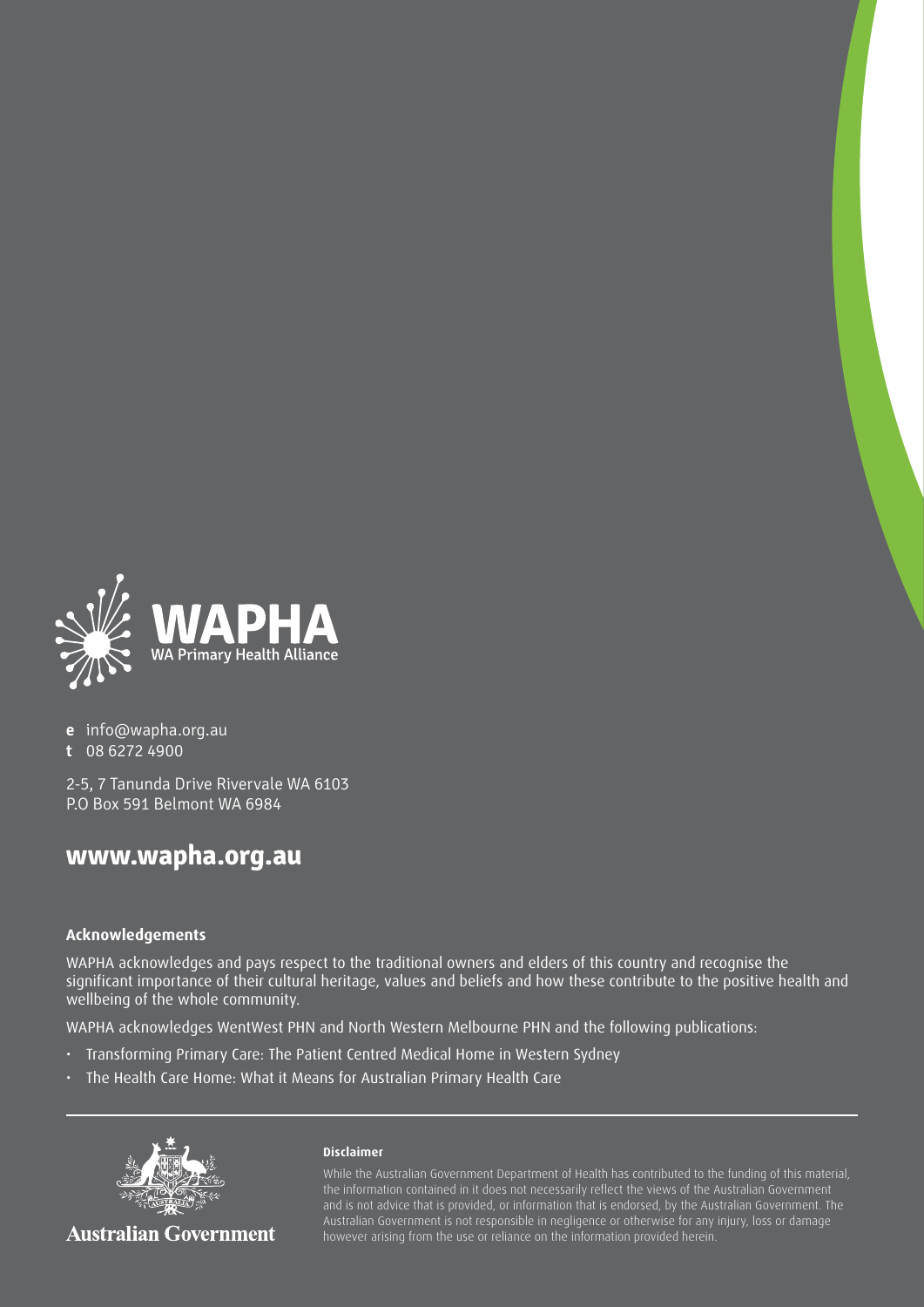## **Contents**

| 4 A case for change5         |
|------------------------------|
|                              |
| 3 The 10 Building Blocks 7   |
| 4 Transforming Primary Care8 |
| 5 Measuring Outcomes10       |
| 6 What Can We Do?11          |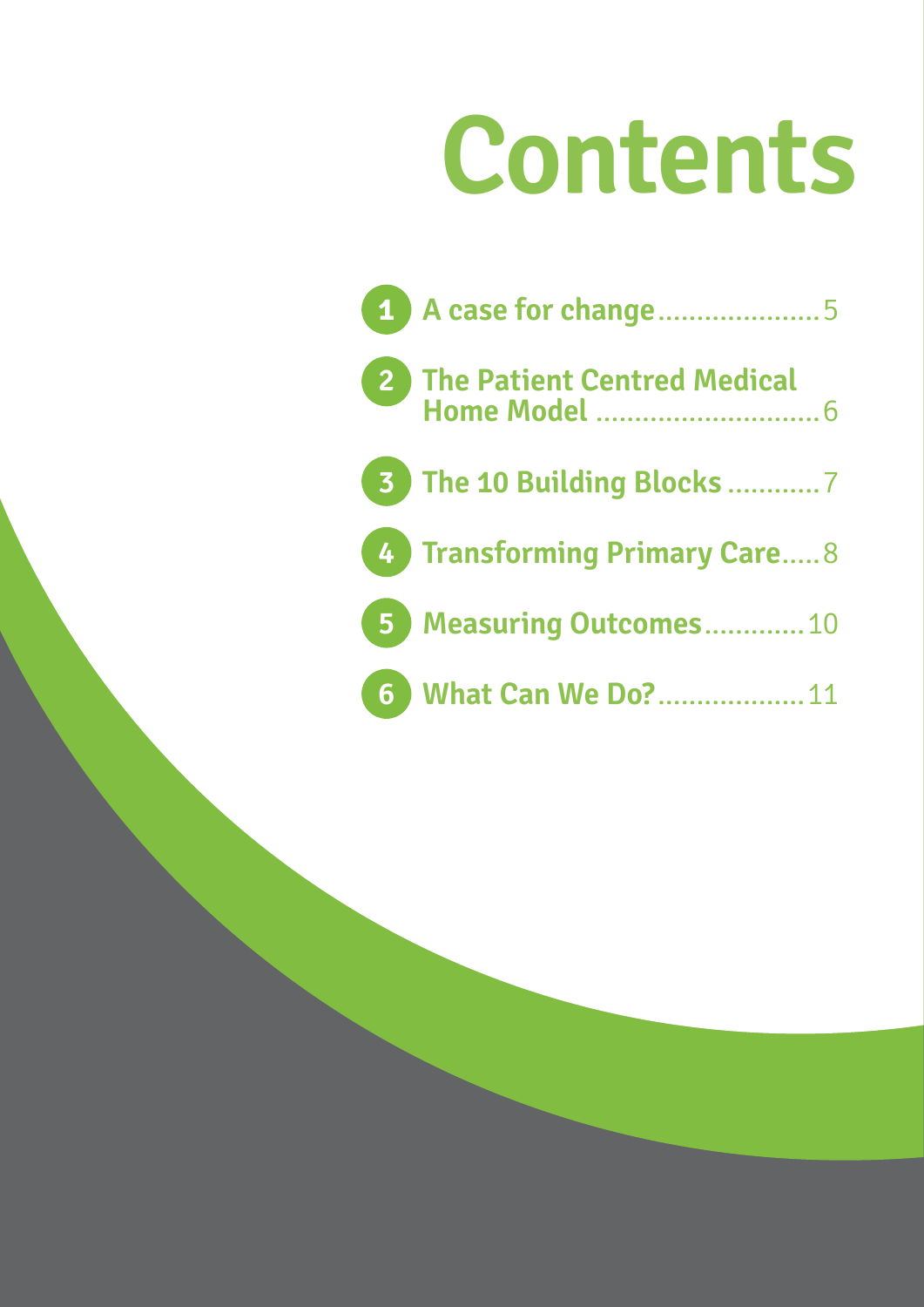# **Introduction**

WA Primary Health Alliance (WAPHA) is committed to advocating and supporting innovation in primary care through Comprehensive Primary Care principles and their development.

WAPHA delivers a range of valuable support services to general practices across WA.

WAPHA works with key partners on shared health priority areas to improve equity and health outcomes for the State's diverse communities.

From July 1 2015, WAPHA took on the role of operating the three Western Australian Primary Health Networks (PHNs) - Perth North, Perth South and Country WA.

PHNs are a Federal Government health initiative, established with the key objective of increasing the efficiency and effectiveness of health services for patients, particularly those at risk of poor health outcomes, and improving coordination of care to ensure patients receive the right care in the right place at the right time.

WAPHA has developed strong working relationships with general practice and allied health leaders, the WA Area Health Services – WA Country Health Service, health sector peak bodies, consumers, community organisations and national and international experts in primary care.

At the heart of this whole-of-system integration approach is improving capacity and capability in primary care and general practice.

WAPHA is focused on supporting practices to deliver on the underpinning principles of the Patient Centred Medical Home (PCMH) within a localised Comprehensive Primary Care model.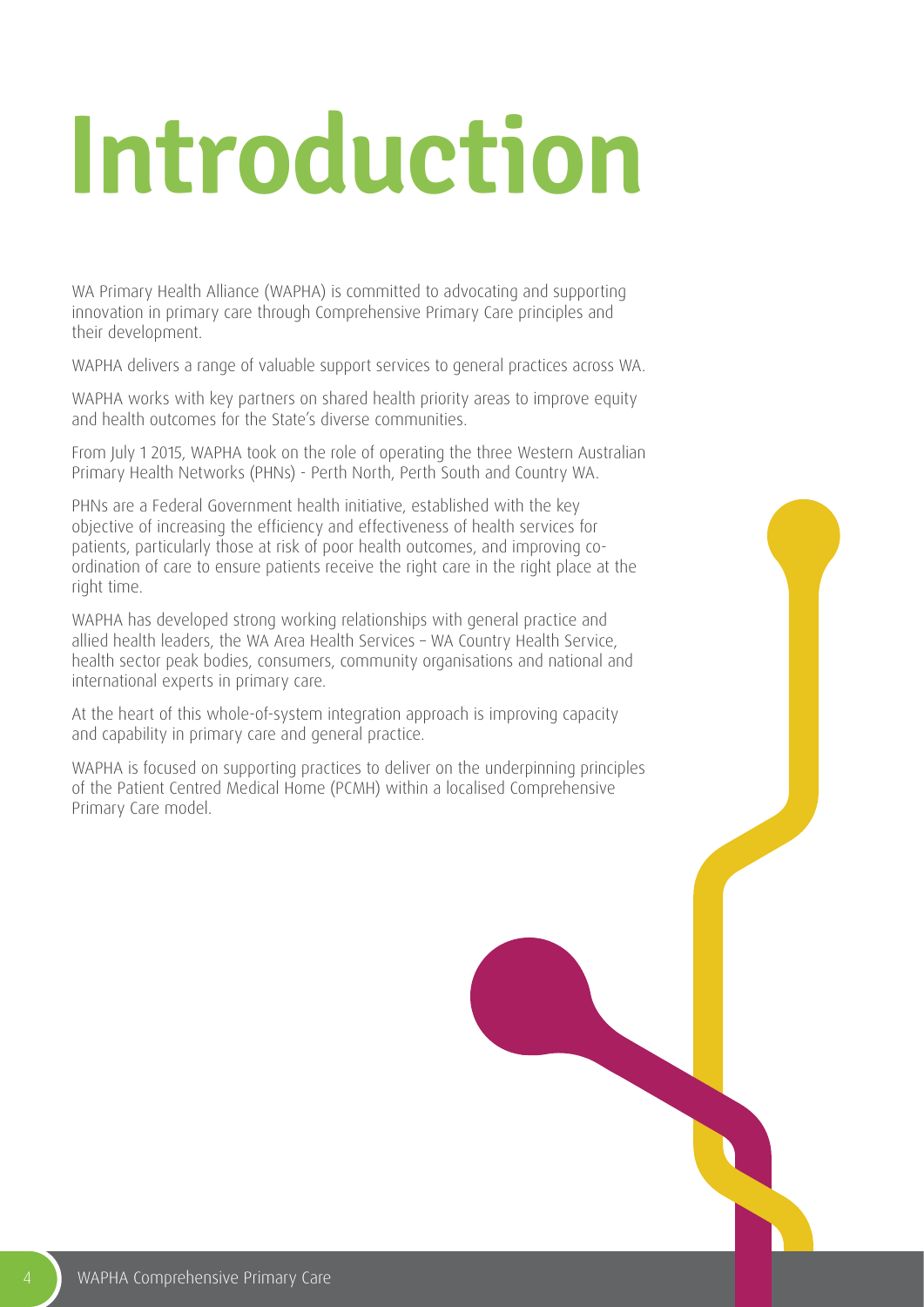



## **A Case For Change**

*Primary care will have at its heart active collaboration between healthcare professionals and the people they care for. This patient-focused approach will require collaboration between professionals and strong team working, both within and across organisational boundaries.*

Learning to Work as Teams, Primary Care Workforce Commission, UK 2015

Australia's health needs, particularly those in specific areas of Western Australia, continue to change across a diverse socio-economic landscape. The case for high performing primary care has never been stronger – as repeatedly articulated in international literature and practice. There is now a growing collection of Australian reports that have looked closely at the challenges and possible solutions that could be led by primary health care organisations and general practices working in

partnership to evolve and transform the way health care is delivered.

Transforming health care will require sustained efforts at all levels of the health system, but what is clear is that there is significant long term international evidence that the way in which primary care development takes place really does matter.

#### Concepts for the future of primary care

| <b>TODAY</b>                                | <b>FUTURE</b>                               |
|---------------------------------------------|---------------------------------------------|
| <b>Treating Sickness/Episodic</b>           | <b>Managing Populations</b>                 |
| <b>Fragmented Care</b>                      | <b>Collaborative Care</b>                   |
| <b>Speciality Driven</b>                    | <b>Primary Care Driven</b>                  |
| <b>Isolated Patient Files</b>               | <b>Integrated Electronic Records</b>        |
| <b>Utilisation Management</b>               | <b>Evidence-Based Medicine</b>              |
| <b>Fee for Service</b>                      | <b>Shared Risk/Reward</b>                   |
| <b>Payment for Volume</b>                   | <b>Payment for Value</b>                    |
| <b>Adversarial Payer-Provider Relations</b> | <b>Cooperative Payer-Provider Relations</b> |
| "Everyone for Themselves"                   | <b>Joint Contracting</b>                    |

Bodenheimer, T et al Annals of Family Medicine Vol 12 Number 2 March/April 2014

Challenges currently facing the Australian health care system include the rising burden of chronic disease, an ageing population, increasing costs of providing health care, health inequity and poor alignment of funding and incentives.

A range of opportunities and solutions are currently being explored across the sector, including innovative funding models that break down existing barriers to improved care, risk stratification, integrated care and patient centred medical home based models of primary care.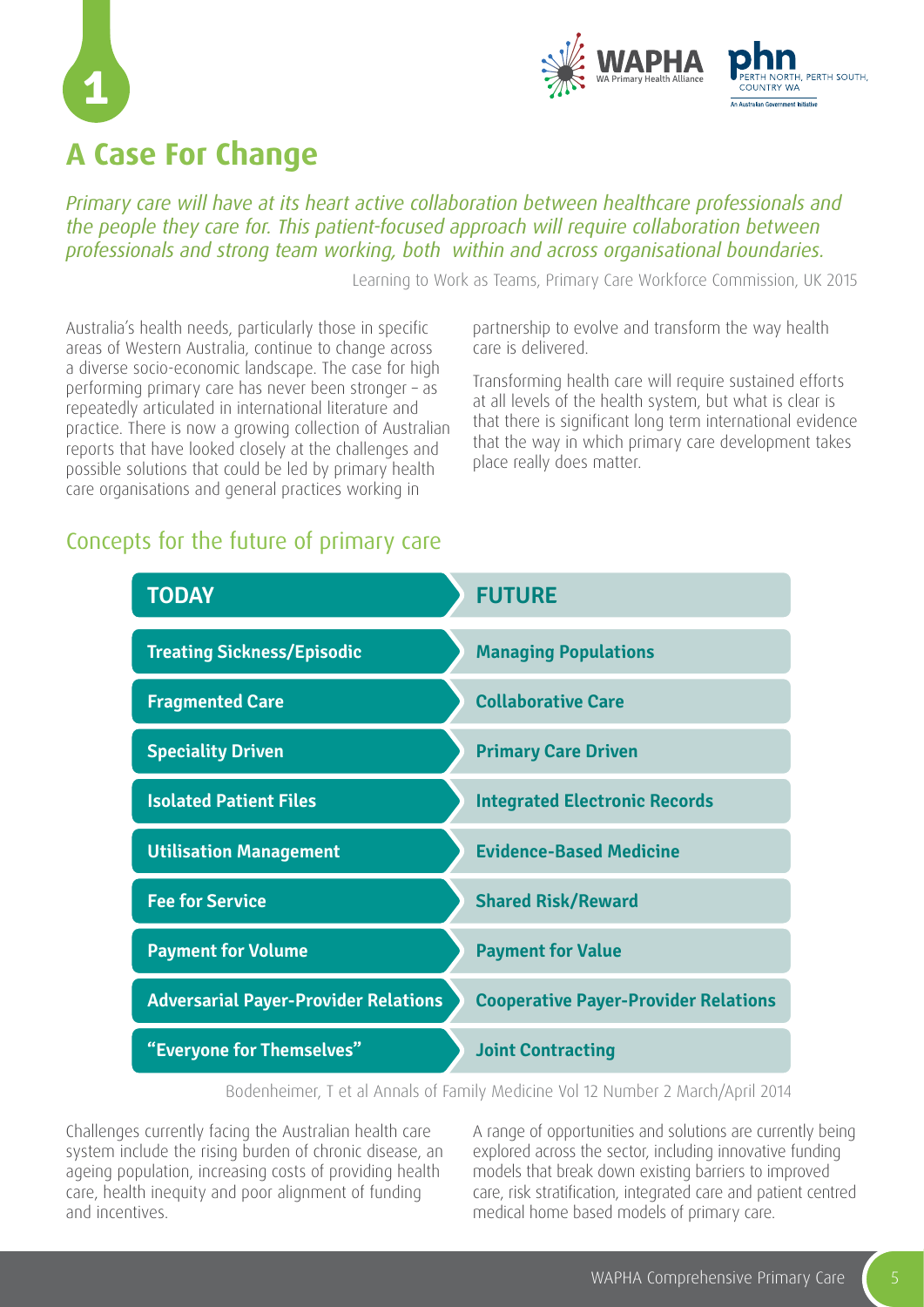



## **The Patient Centred Medical Home Model**

 The principles of a Patient Centred Medical Home (PCMH) were developed in the US in anticipation of the very same challenges we are facing in Australia today.

These principles are universal; they also reflect longstanding principles of quality general practice by colleges in Australia, the UK and elsewhere.

Many of these elements exist in our health system today. WAPHA's role is to comprehensively strengthen these principles and elements in close partnership with general practice, primary care and the broader health system.

#### *The quality general practice of the future will continue to see its primary purpose as the provision of general practitioner led, patient centred, continuing, comprehensive, co-ordinated whole person care to individuals and families in their communities.*

A Quality General Practice of the Future (Source: RACGP 2012)

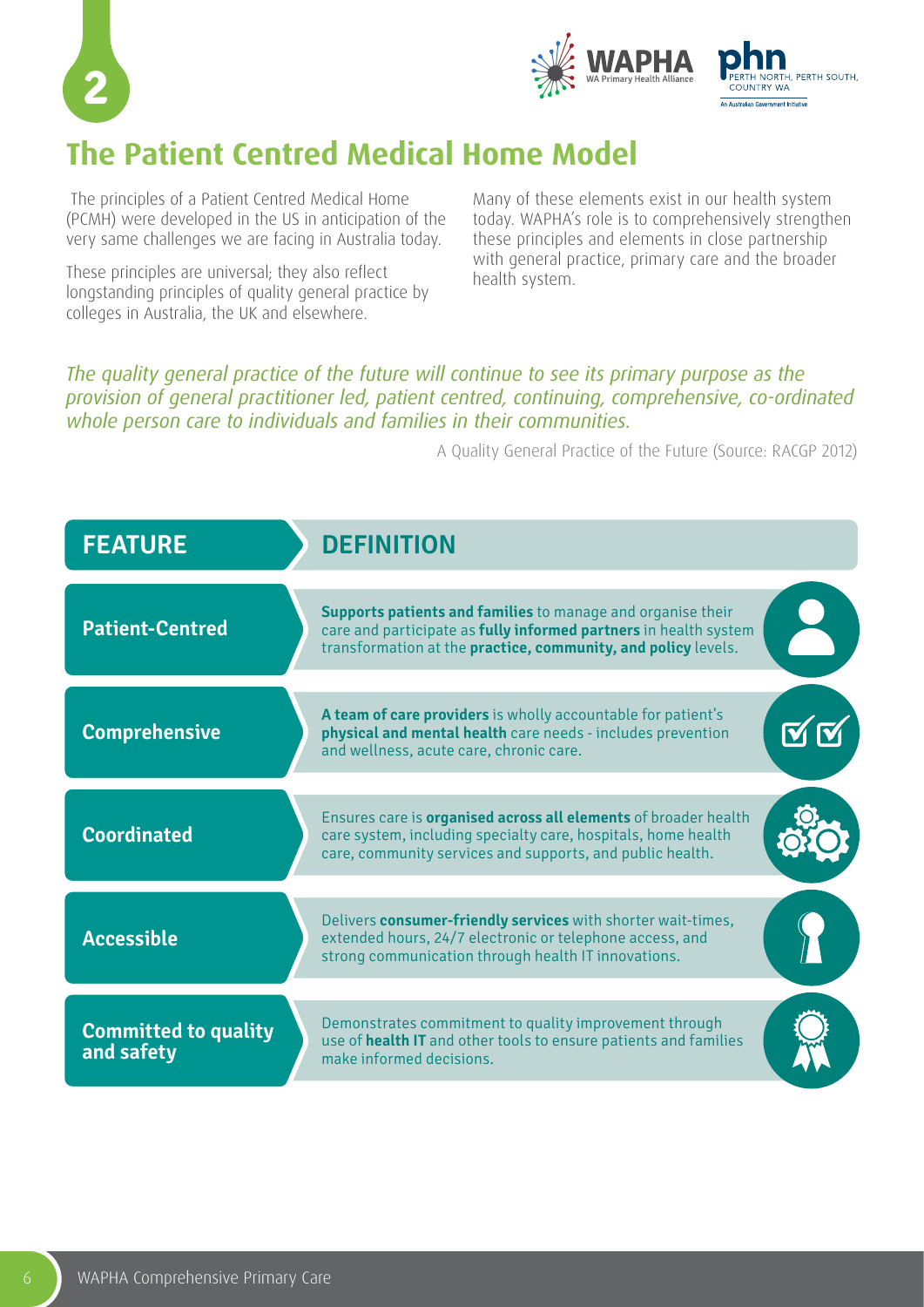



## **The 10 Building Blocks**

The '10 building blocks of high-performing health care' is a conceptual model described by Bodenheimer et al. It identifies and describes the essential elements of primary care that facilitate exemplary performance. WAPHA, working closely with its general practice leaders and leveraging off international learnings, has used this as a framework to plan and implement its approach to PCMH.



Block 1: Engaged leadership – creating a practicewide vision with concrete goals and objectives. GP leaders are fully engaged in the process of change.

Block 2: Data-driven improvement – using computerbased technology, general practice data systems to track clinical, operational and patients experience metrics to monitor progress towards achievement of goals and objectives.

#### Block 3: Empanelment [patient registration] –

linking each patient to a general practice care team and primary care clinician to strengthen relationships and enable continuity of care.

Block 4: Team-based care – general practices organise teams to share responsibility for the health of their patients according to their needs.

Block 5: The patient-team partnership – recognition of the expertise that the patient brings, as well as the evidence base and clinical judgment of the clinician and team. Patients are engaged in shared decision-making.

Block 6: Population management – general practices are encouraged to understand the needs of their whole

patient base. This assists in ensuring the care team can identify opportunities for health improvement on an ongoing basis.

Block 7: Continuity of care - general practices taking continuous responsibility for their patients. This is associated with improved preventative and chronic care, greater patient and clinician experience, and lower costs.

Block 8: Prompt access to care – general practices measure and control demands on their time and services, and build capacity while also enhancing teams, and ensure patients receive care when it's needed.

Block 9: Comprehensiveness and care coordination – when patient needs go beyond the general practice team's level of comprehensiveness, care coordination is required with other members of the "medical neighbourhood".

Block 10: Template of the future - requires payment reform that does not reward primary care simply for inperson clinician visits. Moving from "volume to value" needs to be properly defined and implemented.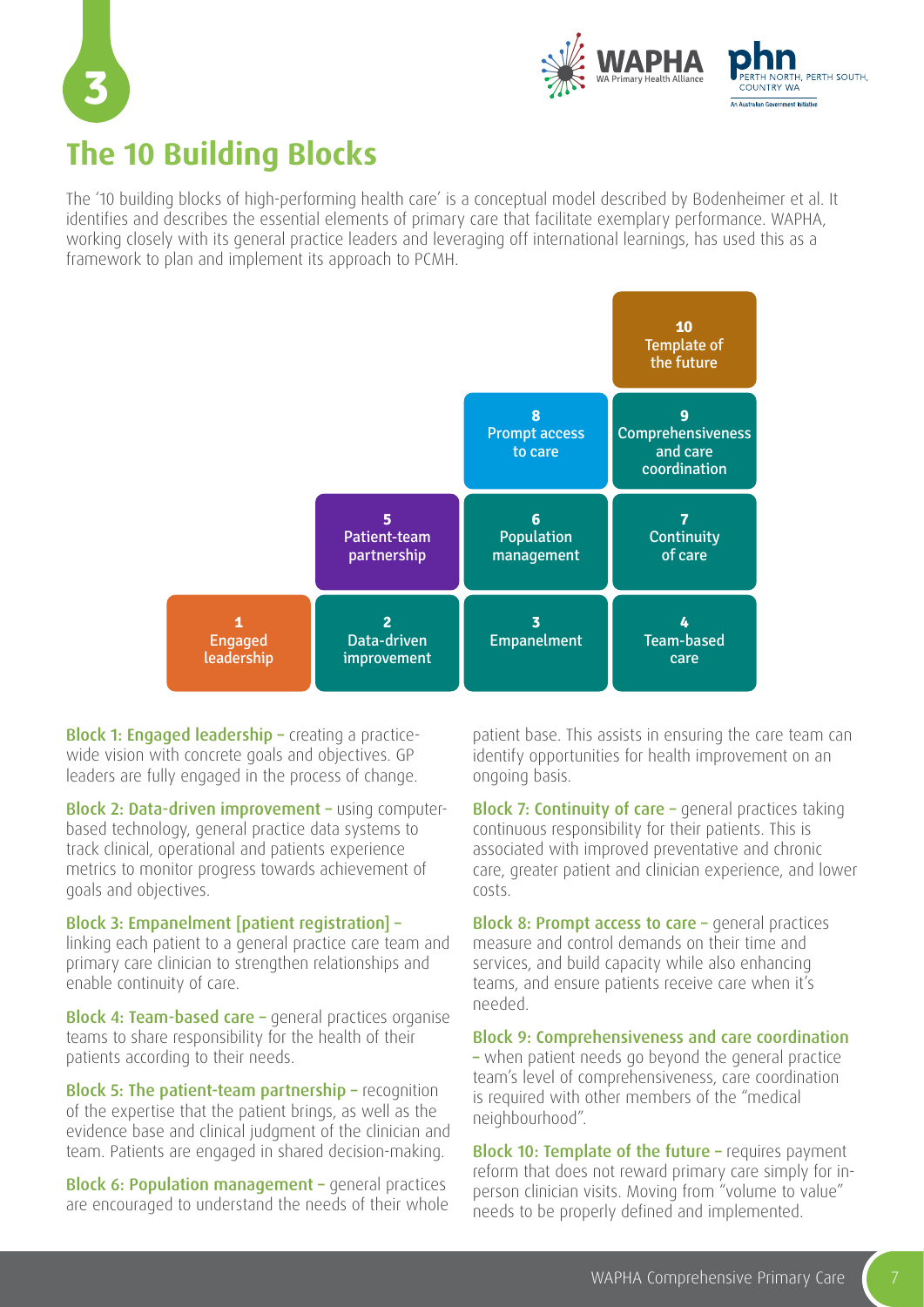



## **Transforming Primary Care**

WAPHA is working at varying levels across the WA primary care landscape with a long-term and sustainable focus. There is an enormous intensity of effort required to transform primary care to a PCMH based model, and this cannot be underestimated.

International evidence suggests that implementing the 10 Building Blocks within general practice is a significant investment that requires a long-term approach. Examples of using the Building Blocks as enablers to transition practices to a PCMH model include:

#### Building Block 1:

#### Engaged Leadership

High performing practices have leaders fully engaged in the process of change. Even natural leaders learn the science of how to facilitate organisational transformation. High-performing practices have leadership at all levels of the organisation. GPs, practice nurses, practice managers, receptionists, allied health team members and other staff take on the mantle of changing how they and their colleagues do their work. Some engage patients in leadership roles calling upon them as experts in the health care experience to identify priorities for improvement. Leaders create concrete, measurable goals and objectives such as the percentage of patients with diabetes who have glycated haemoglobin (HbA1c) levels greater than 9% will decrease from 20% to 10% by a specified date.

#### Building Block 2:

#### Data Driven Improvement

Dr Paul Grundy MD, referred to as the 'Godfather' of the Medical Home, often talks about the PCMH being a 'home for the data'. Successful PCMH practices are very focused on data-driven improvement by using their practice management software and the chosen Clinical Audit Tool to fully understand and continuously plan the needs of their patient population. The practice team collaborates around how they can most effectively respond to what the data tells them. Capability is extended and enhanced by installing linked e-health records and shared care planning tools that make vital patient information available to team members not physically based at the practice.

#### Building Block 4: Team Based Care

Some Australian general practices are leading the way in the integration of allied health professions such as clinical pharmacists into their general practices as a team member. In practices where a practice pharmacist is included as part of the practice team, the pharmacist actively participates in some of the most fundamental preventative interventions; identifying target patients, reviewing medication regimes, providing patient advice and options education, and reporting outcomes. Early signs and preliminary evaluation are demonstrating the effectiveness of enhancing the practice team with these skills.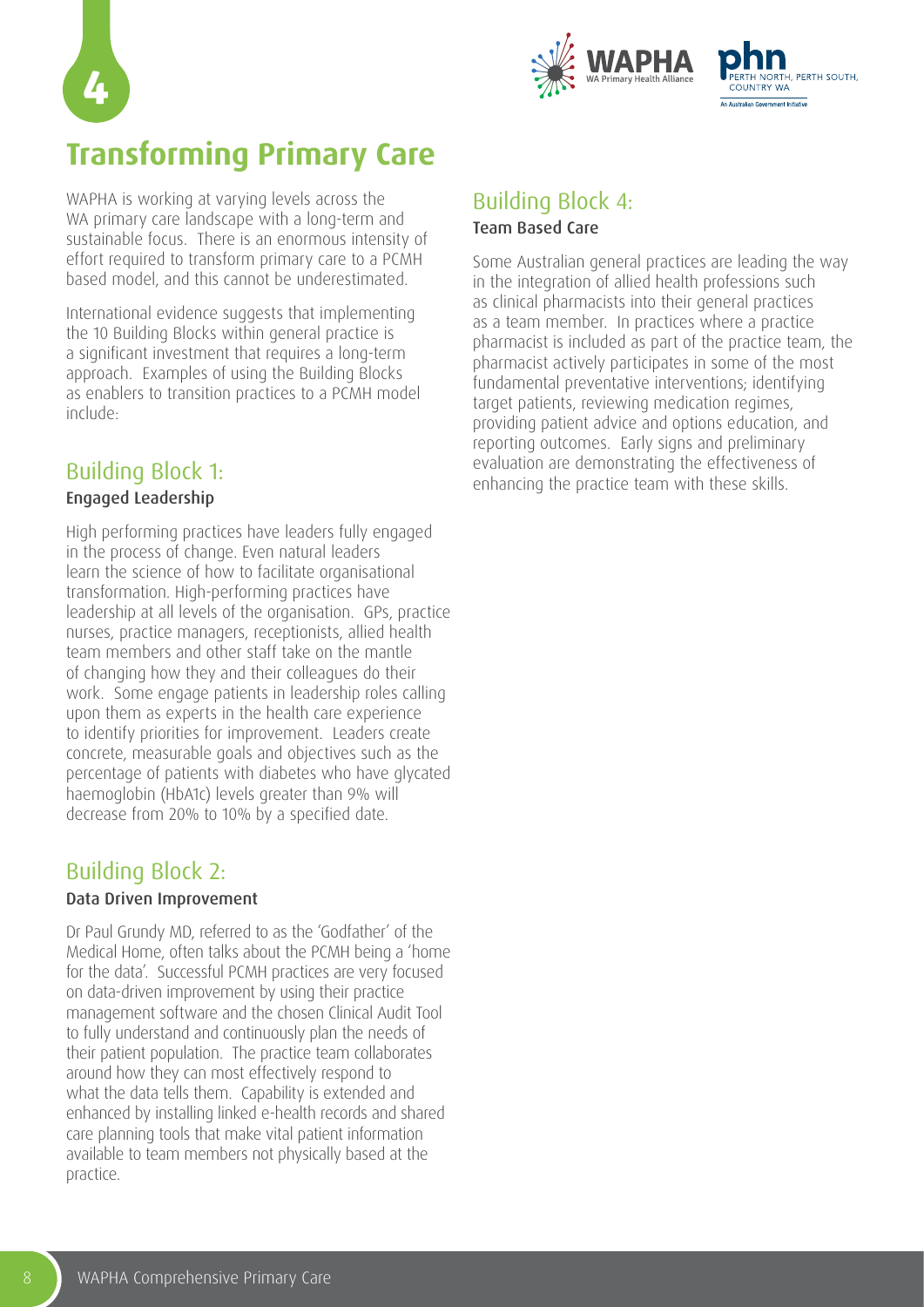

#### **ERTH NORTH, PERTH SOUTH.** COUNTRY WA An Australian Government Initiative

#### Why the Medical Home Works: A Framework

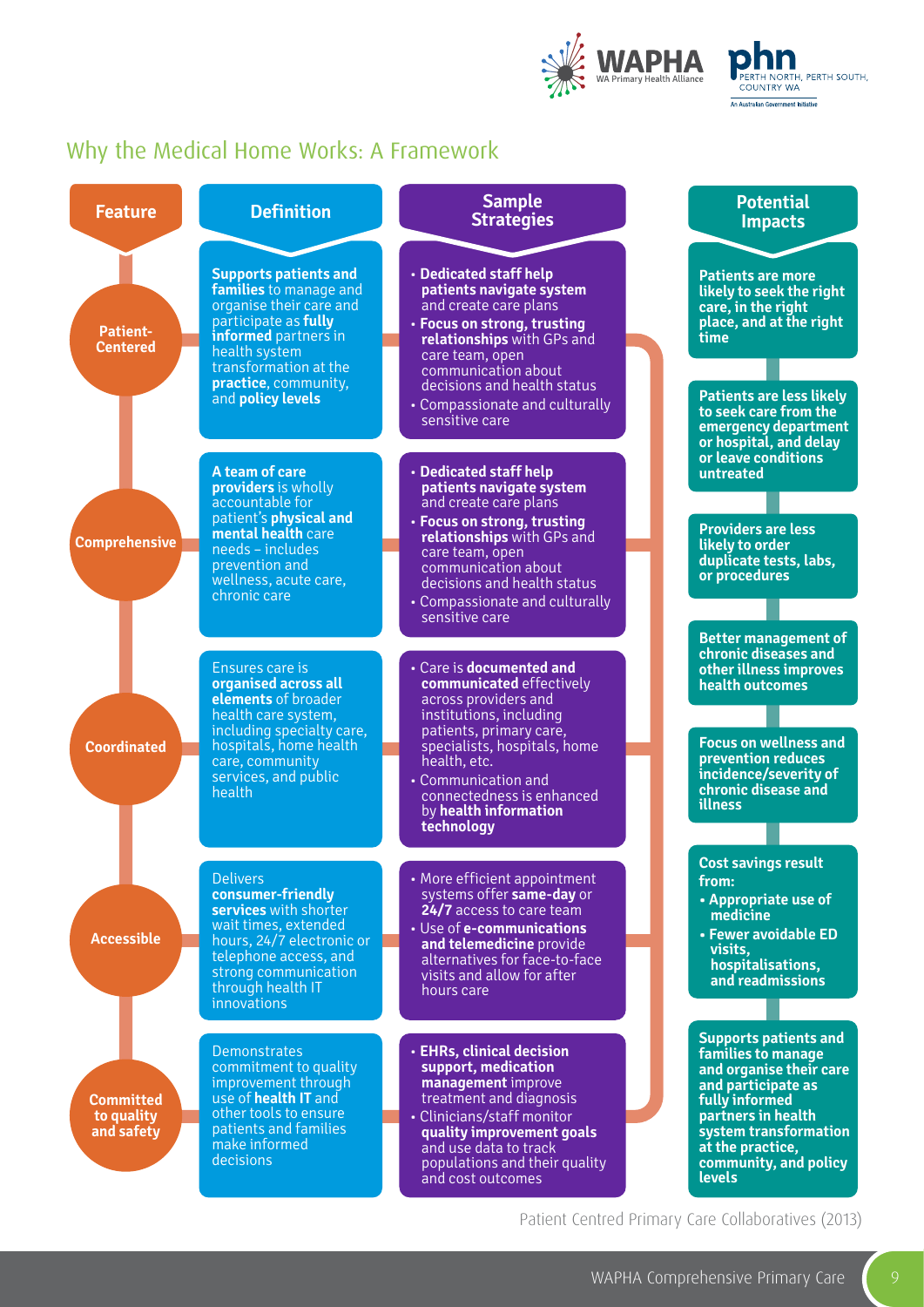



### **Measuring Outcomes**

Measuring outcomes from WAPHA's investment in the development of the Comprehensive Primary Care model within WA general practice is an important consideration. This needs to consider the impact of both the WA PHNs' traditional approach to supporting general practice and also their responsibility as PHNs being broader than general practice alone. In the context of Comprehensive Primary Care, WAPHA has adopted the Quadruple Aim Framework founded in the work by the Institute for Healthcare Improvement, Triple Aim, and complemented by Bodenheimer and Sinky's revised approach: *From Triple to Quadruple Aim: Care of the Patient Requires Care of the Provider.*

#### Defining the Quadruple Aim



- Increased clinician and staff satisfaction
- Evidence of leadership and teamwork
- Quality improvement culture in practice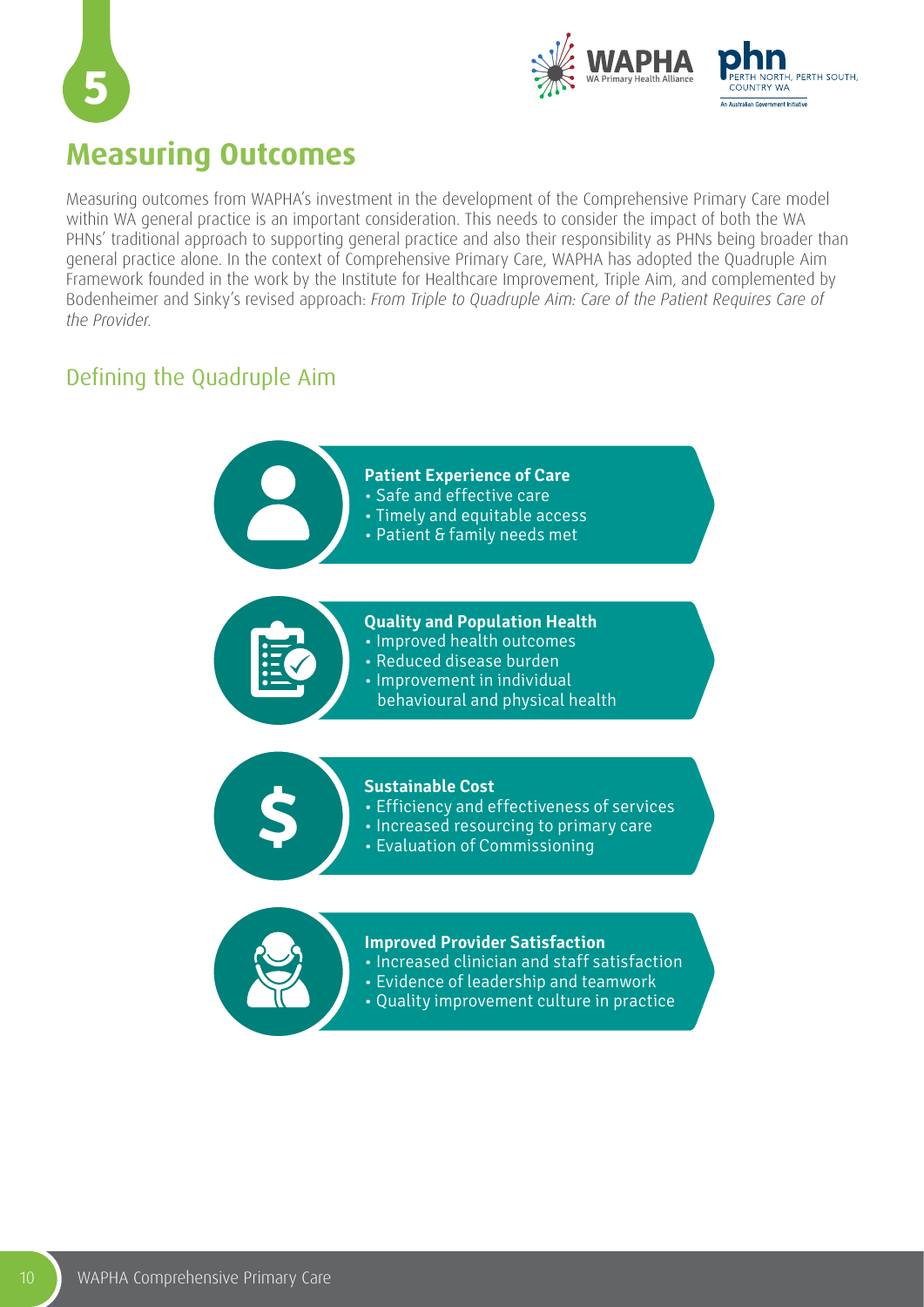

## **What Can We Do?**

**6**

PCMH based models of care have broad support from policy makers (refer the Federal Government's Healthier Medicare package) and growing support from providers (led by the RACGP). While the evidence base around the potential impacts of PCMH based models of care is unclear and untested in Australia, it is imperative that Primary Health Networks across Australia engage in the discussion, development and application of evidence.

WAPHA and the WA PHNs are committed to developing and enhancing the PCMH model within the WA context. WAPHA has established valuable engagement with several PHNs across Australia which are also working towards the transitioning of practices to the PCMH model of care. WAPHA is working collaboratively with the RACGP, WAGPET and the WA Department of Health to progress the Comprehensive Primary Care model locally.

WAPHA and the WA PHNs are now working towards implementing the PCMH principles that underpin the Comprehensive Primary Care model through:

- Our approach to general practice engagement and support;
- Building the capacity of the primary healthcare sector;
- Promoting patient-centred models and a health literacy-based approach to care;
- Promoting technology-based solutions, including MyHealthRecord and secure shared messaging;
- The collection, collation and reporting of clinical data;

WAPHA and the WA PHNs are well positioned to continue to support general practice to establish the foundations upon which Comprehensive Primary Care can be implemented in WA.

We will be inviting GPs in specific geographic areas identified as having high proportions of patients with chronic, complex and co-occurring conditions ("Hot Spots") to further develop our thinking about the Comprehensive Primary Care model, and to consider how WAPHA and the WA PHNs can continue to progress the concept and contribute to the evidence base around how this model can add value in Australia and, more specifically, in WA.